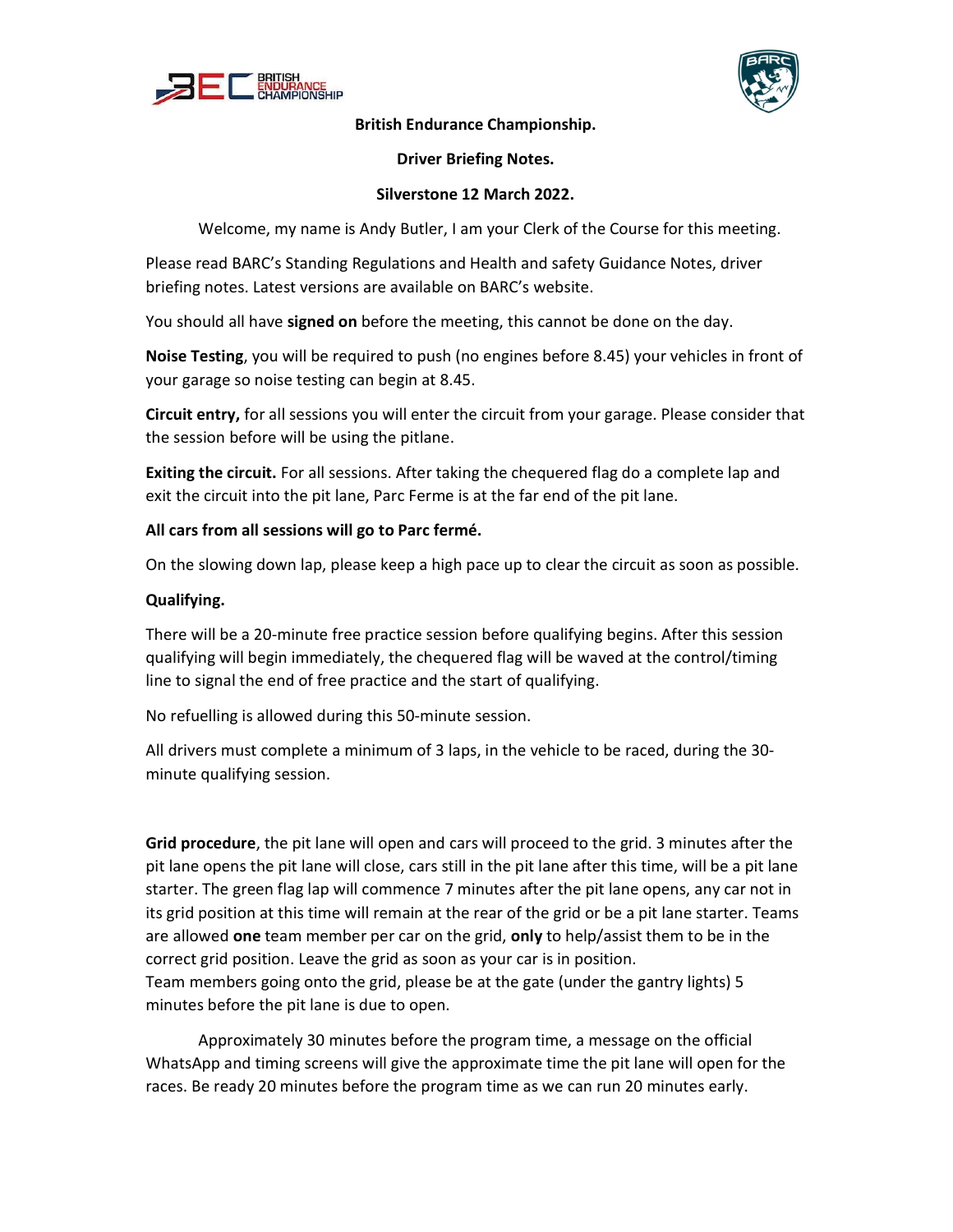



# Please note, once all cars are in position on the grid, a one-minute signal will be given for the start of the rolling lap, even if this is before the seven minutes noted above.

Race Starts. All starts are a rolling start, the safety car will leave the grid and continue at a moderate pace until it exits Village/The Loop onto Wellington Straight, where it will begin to slow down. all cars should start to form up behind the safety car ready for the start. Entering Brooklands, the grid should be set and ready for the start. The safety car will exit into the pitlane. Cars should be in two rows, as per the grid sheet, following the car in front. Positions should be maintained until the start lights go out. Failure to maintain position can result in a false start penalty being issued.

Aborted Start, if the lights stay on, this will indicate an aborted start. Drivers will go round again following the same procedure as before but with no safety car, pole position will control the Grid. Be aware that if an aborted start happens, the race time starts when the pole position car crosses the line at the aborted start.

Safety Car will be used for the races only. When the yellow flags and S/C boards are displayed, all drivers will reduce their speed. Safety car will enter the circuit from the pitlane and will exit into the pitlane. Once the safety car extinguishes its lights, the lead driver will resume the role of safety car once again. There is to be no overtaking or overlapping of another car until you have passed the control/finish line. Safety car regulations are page 303 of the Blue Book.

When the safety car flags and boards go out, drivers are required to slow down significantly and immediately, not when they meet the safety car.

The pitlane will remain open during safety car periods. No refuelling can take place during safety car periods.

Mandatory Pit Stop. It is your responsibility to know the pit stop regulations. The Britcar staff are allowed to answer your questions on pit stop regulations. They are also Judges of Fact for pit stops.

Pit stop time is taken from the pit in timing line to pit out timing line, beam to beam time is 30.2 seconds @ 40kph. Pitlane speed limit is 40Kph.

When exiting the pitlane please take extra care when rejoining the circuit. Do not cross the white blend line on exit.

For your three mandatory pit stops, the pit lane opens after 20 mins and closed 160 min after the race start.

Track Limits, Judges of fact will be positioned at the exit of Copse, exit of Stowe and exit of Club. In qualifying you will have the lap time removed, if it's your quickest. In the race the following penalties will be applied.

First offence, no action.

Second offence, black and white warning flag, via start line signal and digital board. Third offence, 5 second time penalty.